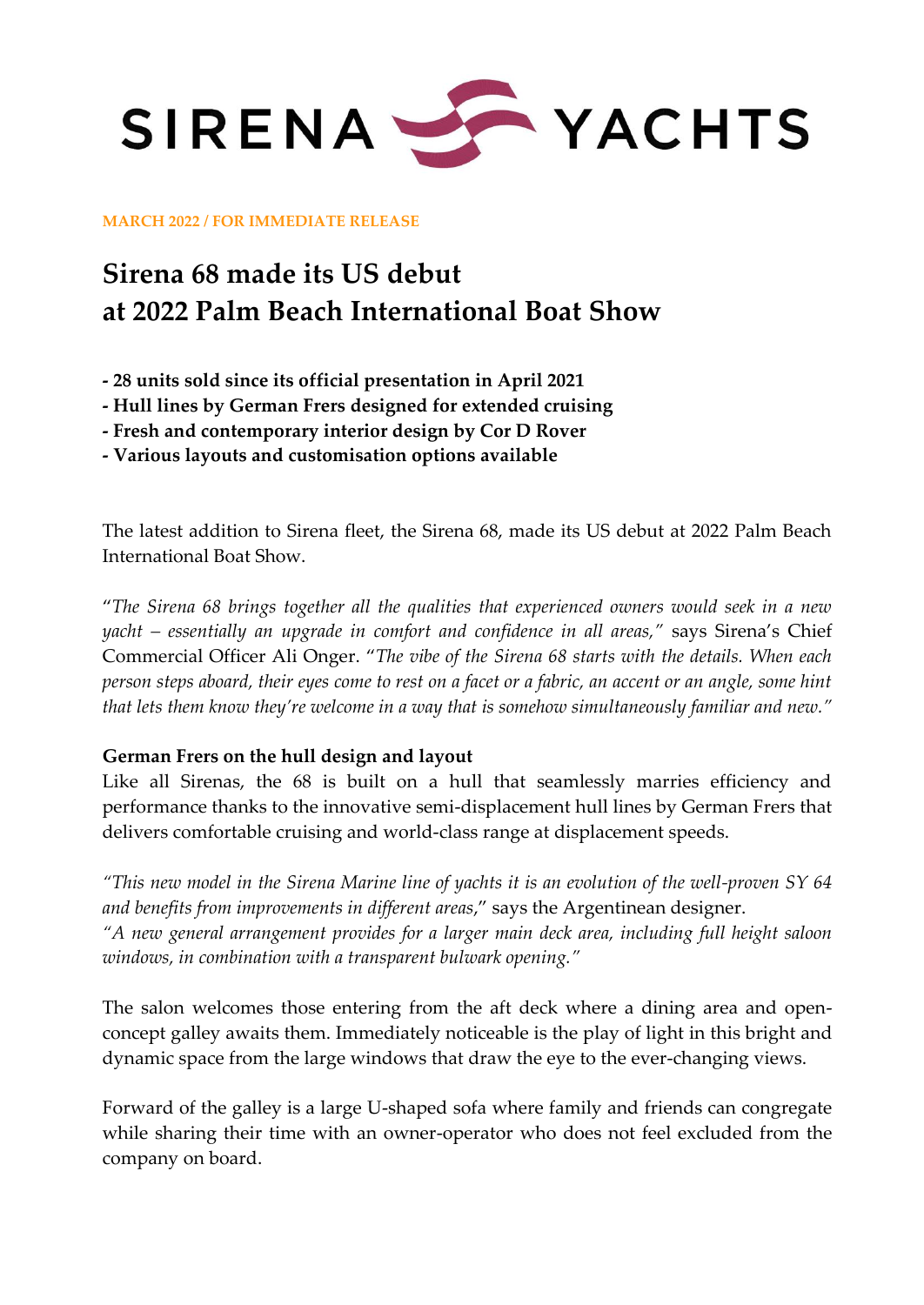# SIRENA STACHTS

On the lower deck the master stateroom is amidships to take advantage of the full beam of almost 6 metres. Again, large hull windows admit plenty of natural light and the stateroom is served by a His-and-Hers head arrangement. The guest accommodation is completed with a twin single guest cabin and a VIP cabin in the bow, both with ensuite bathrooms.

On deck, the forward area has been arranged for sunbathing and a relaxed life at sea. There is also an enclosed version of the ample bridge deck available for colder climates with direct access to the main saloon below.

Not forgetting the generous fly deck that is set up for relaxing and dining under the protective shade of the hard top.

### **Cor D Rover on the interior design:**

The interior design by Cor D Rover is available in three colour and material combinations.

The first unit is based on light honey-coloured wood and soft semi-gloss lacquer that together with the large windows for panoramic views provide a serene and elegant ambience. The bold dark wood and anthracite lacquer create a very masculine and energetic look. The finest white leathers and fabrics result in an interior that feels stylish, fresh and contemporary.

*"As cooking becomes more and more central on board, the open galley concept has become a focal point in the salon,"* says the Dutch designer. "*By taking the design of the galley to the next level and integrating it into the overall design concept, it stands out in terms of functionality and becomes a relaxed gathering place for family and guests."*

The general style of the new Sirena 68 is elegant and purposeful, the engineering platform is well tested, and hull form is sea kindly. The unprecedented sale of 28 units since the new model was announced is proof positive that Sirena's customised approach to production boat building continues to be a hit with owners in the market for mid-size motor cruisers.

*"We are a production boat shipyard and never stop building, rather like a car assembly line*," says Onger. *"But we also customise every yacht as much as possible to suit individual client requests. Once a boat is signed for and the interior layout and décor is decided it takes around 10 months to finish. Of the multiple yachts we complete each year, no two are exactly the same."*